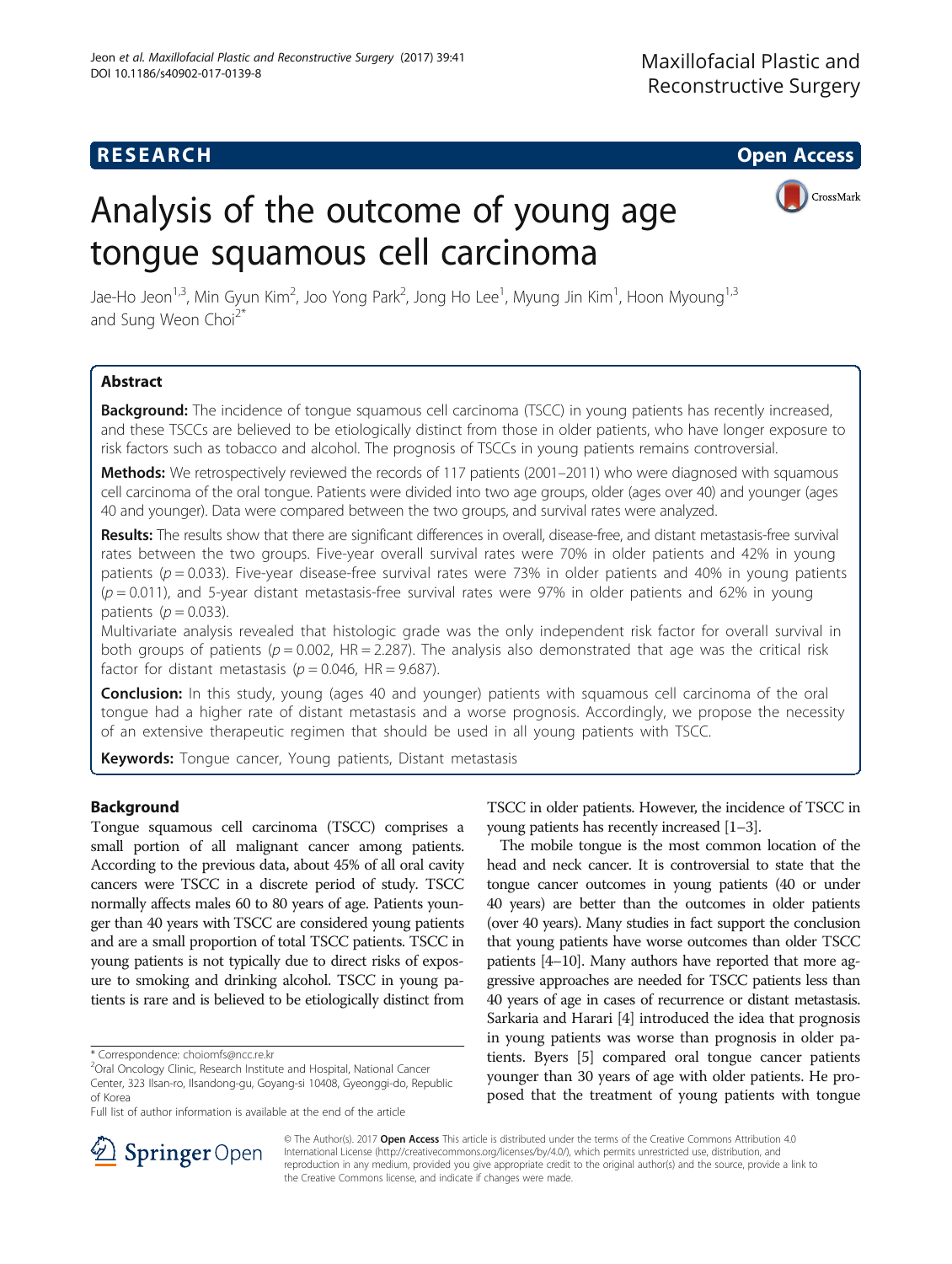<span id="page-1-0"></span>

| Table 1 Clinical characteristics and statistical results for the two patient groups by age |  |  |
|--------------------------------------------------------------------------------------------|--|--|
|--------------------------------------------------------------------------------------------|--|--|

|                                        |                        | Age $<$ 40 ( $n = 23$ )<br>Number (%) | Age $\geq 40$ (n = 94)<br>Number (%) | All $(n = 117)$<br>Number (%) |
|----------------------------------------|------------------------|---------------------------------------|--------------------------------------|-------------------------------|
| Sex $(p=.342)$                         | Male                   | 15(65.2)                              | 51(54.3)                             | 66 (56.4)                     |
|                                        | Female                 | 8(34.8)                               | 43 (45.7)                            | 51 (43.6)                     |
| Smoker ( $p = .460$ )                  | Yes                    | 12 (52.2)                             | 41 (43.6)                            | 53 (45.3)                     |
|                                        | No                     | 11 (47.8)                             | 53 (56.4)                            | 64 (54.7)                     |
| Alcohol use ( $p = .786$ )             | Yes                    | 11(47.8)                              | 42 (44.7)                            | 53 (45.3)                     |
|                                        | No                     | 12 (52.2)                             | 52 (55.3)                            | 64 (54.7)                     |
| T stage ( $p = .088$ )                 | T1                     | 3(13.0)                               | 36 (38.3)                            | 39 (33.3)                     |
|                                        | T <sub>2</sub>         | 17 (73.9)                             | 43 (45.7)                            | 60 (51.3)                     |
|                                        | T <sub>3</sub>         | 2(8.7)                                | 11(11.7)                             | 13(11.1)                      |
|                                        | T <sub>4</sub>         | 1(4.3)                                | 4(4.3)                               | 5(4.3)                        |
| N stage $(p=.154)$                     | N <sub>0</sub>         | 11(47.8)                              | 64 (68.1)                            | 75 (64.1)                     |
|                                        | N1                     | 3(13.0)                               | 13 (13.8)                            | 16 (13.7)                     |
|                                        | N <sub>2</sub>         | 9(39.0)                               | 17(18.1)                             | 26 (22.2)                     |
|                                        | N <sub>3</sub>         | $\mathbf 0$                           | $\circ$                              | 0                             |
| Positive node ( $p = .177$ )           | $\mathsf{O}\xspace$    | 11(47.8)                              | 64 (68.1)                            | 75 (64.1)                     |
|                                        | $\mathbf{1}$           | 3(13.0)                               | 13 (13.8)                            | 16(13.7)                      |
|                                        | $\overline{2}$         | 3(13.0)                               | 5(5.3)                               | 8(6.8)                        |
|                                        | $\leq$ 3               | 6(26.0)                               | 12 (12.8)                            | 18 (15.4)                     |
| TNM stage $(p=.055)$                   |                        | 2(8.7)                                | 33 (35.1)                            | 35 (30.0)                     |
|                                        | $\parallel$            | 7(30.4)                               | 24 (25.5)                            | 31 (26.5)                     |
|                                        | $\parallel$            | 4(17.4)                               | 16 (17.0)                            | 20 (17.1)                     |
|                                        | IV $(a, b)$            | 10 (43.4)                             | 21(22.3)                             | 31 (26.5)                     |
| I, II, II, IV stage $(p = .062)$       | $\parallel, \parallel$ | 9(39.0)                               | 57 (60.6)                            | 66 (56.4)                     |
|                                        | III, IV                | 14(60.8)                              | 37 (39.4)                            | 51 (43.6)                     |
| Lymphovascular invasion ( $p = .760$ ) | Yes                    | 4(17.4)                               | 19 (20.2)                            | 23 (19.7)                     |
|                                        | No                     | 19 (82.6)                             | 75 (79.8)                            | 94 (80.3)                     |
| Perineural invasion ( $p = 0.082$ )    | Yes                    | 7(30.4)                               | 14 (14.9)                            | 21 (17.9)                     |
|                                        | No                     | 16 (69.5)                             | 80 (85.1)                            | 96 (82.1)                     |
| Perinodal extension ( $p = 0.632$ )    | Yes                    | 3(13.0)                               | 9(9.6)                               | 12 (10.3)                     |
|                                        | No                     | 20 (87.0)                             | 85 (90.4)                            | 105 (89.7)                    |
| Treatment $(p = 0.247)$                | Surgery                | 8 (34.8)                              | 47 (50.0)                            | 55 (47.0)                     |
|                                        | Surgery + radiotherapy | 14(60.8)                              | 36 (38.3)                            | 50 (42.6)                     |
|                                        | Radiotherapy           | 1(4.3)                                | 10(11.7)                             | 11(9.4)                       |
| Histological grade $(p = 0.021)$       | Well                   | 10(43.5)                              | 59 (62.8)                            | 69 (59.0)                     |
|                                        | Moderate               | 6(26.0)                               | 27 (28.7)                            | 33 (28.2)                     |
|                                        | Poor                   | 6(26.0)                               | 5(5.3)                               | 11(9.4)                       |
|                                        | Unknown                | 1(4.3)                                | 3(3.2)                               | 4(3.4)                        |

cancer must be based on tumor factors and not on emotional factors. On the other hand, in a series of 27 patients with oral tongue and oral cavity cancer, McGregor et al. [[8\]](#page-6-0) found higher survival rates in young patients than in their adult counterparts.

in comparison to clinical characteristics and prognosis in a group of older patients in order to investigate whether onset age is an adverse factor for patients with TSCC.

# Methods

The purpose of this study was to analyze the clinical characteristics and prognosis of young patients with TSCC

We retrospectively reviewed the records of 117 patients between May 2001 and August 2011 who were diagnosed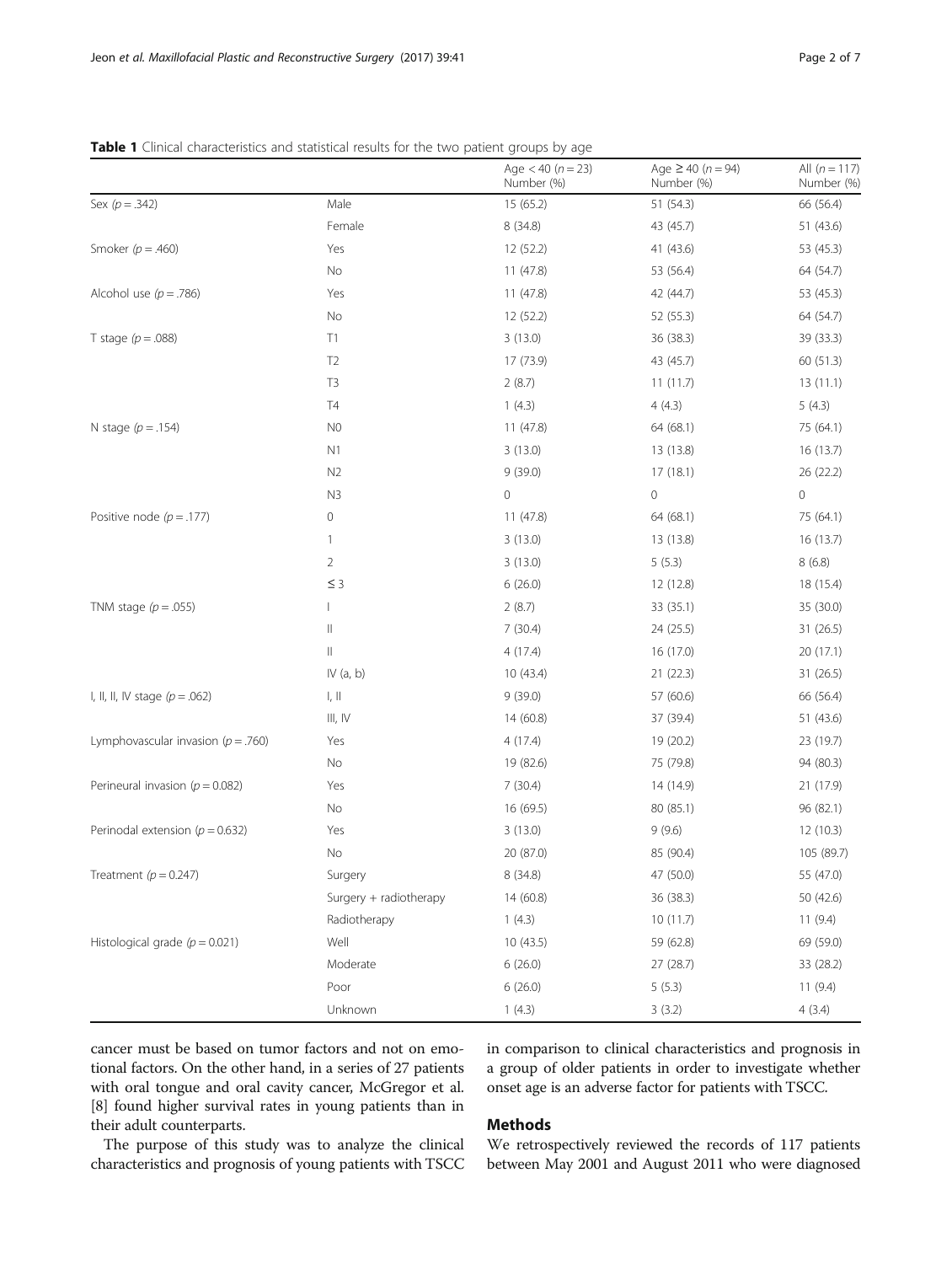<span id="page-2-0"></span>Table 2 Recurrence patterns in young and older patients

| Site of recurrence, $p = 0.000$ | Age $< 40$<br>$(n = 23)$<br>Number (%) | Age $\geq 40$<br>$(n = 94)$<br>Number (%) | All<br>$(n = 117)$<br>Number (%) |
|---------------------------------|----------------------------------------|-------------------------------------------|----------------------------------|
| Local recurrence                | $\left( \right)$                       | 2(2.1)                                    | 2(1.7)                           |
| Regional recurrence             | 1(4.3)                                 | 9(9.6)                                    | 10(8.5)                          |
| Locoregional recurrence         | 6(26.0)                                | 11(11.7)                                  | 17 (14.5)                        |
| Distant metastasis              | 6(26.0)                                | 2(2.1)                                    | 8(6.8)                           |

with TSCC in the Department of Oral Oncology at the National Cancer Center in South Korea. Patients were divided into two age groups, older (ages over 40) and younger (ages 40 and younger). Study factors including patient sex; smoking history (Hx.); alcohol Hx.; cancer stages such as T stage, N stage, and TNM stage (American Joint Committee on Cancer,  $6<sup>th</sup>$  Edition, 2010); positive nodes; sites of recurrence; lymphovascular invasion; perineural invasion; perinodal extension; treatment; and histological grade were compared between the two groups.

# Statistical analysis

Statistical procedures included chi-square analyses and the Kaplan-Meier method, which contained overall survival, disease-free survival, and distant metastasis-free survival rates by age. Each survival curve was univariate analyzed by log-rank tests. Finally, Cox proportional hazards regression was used to determine risk factors.

# Results and discussion

From May 2001 to August 2011, 23 patients with ages of 40 years or younger(15 male and 8 female) and 94 patients with ages of over 40 years (51 male and 43 female) were treated underdiagnosis of TSCC at the National Cancer Center (Goyang, South Korea). The patients in both groups were Asian. The median age of the patients was 54 years, and the average age was 55.07 years (the range was 19 to 92 years) for the two groups. The average follow-up period was 33.56 months (the range was 2 to 124 months), and the median follow-up period was 20 months for the two groups. The last follow-up date was November 21, 2011. Clinical characteristics are presented in Table [1.](#page-1-0) Clinical characteristics in the two groups were similar except for histological grade  $(p = 0.021)$  and recurrence pattern of disease ( $p = 0.000$ ). The two groups had no significant differences in the categories of sex; T stage; N stage; positive nodes; TNM stage; I, II/III, and IV stages; lymphovascular invasion; perineural invasion; and perinodal extension. Even though  $p$  values were greater than 0.05, there were differences of the proportion of TNM stage ( $p = 0.055$ ) and perineural invasion ( $p = 0.082$ ) between the two groups. Approximately 60.8% of the

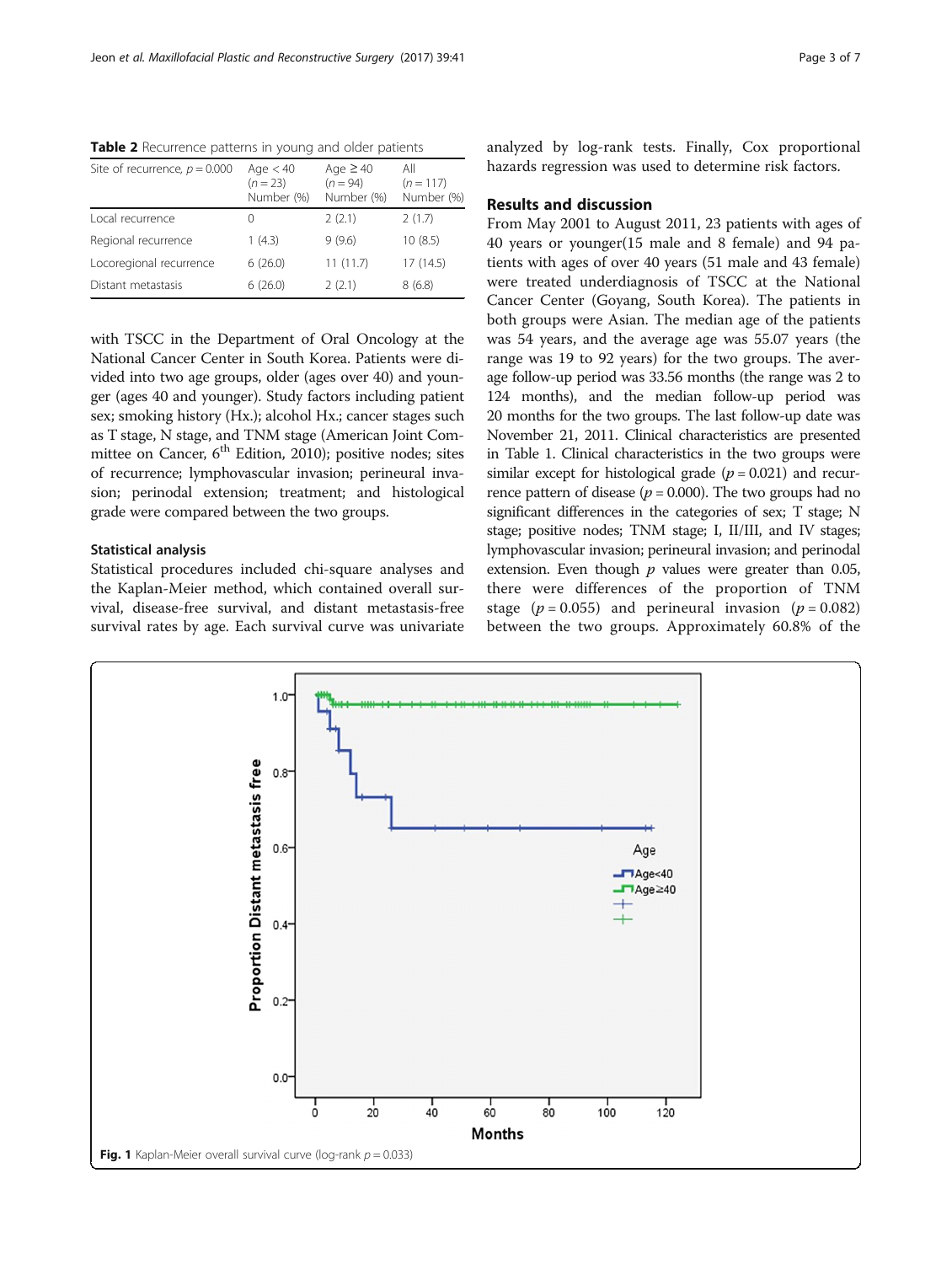group of young patients presented with an advanced stage of the disease (stage III/IV), whereas 39.4% of the older patients presented with advanced-stage disease. In addition, about 14.9% of patients in the group of older patients presented with perineural invasion. On the other hand, 30.4% of patients in the group of young patients presented with perineural invasion.

A total of 37 (31.5%) patients developed recurrence. Recurrence patterns observed in young and older patients are presented in Table [2.](#page-2-0) Local recurrence was observed in 0 of 23 young patients in comparison to 2 of 94 patients in the older patient population. The regional recurrence rate was lower in young patients. One of 23 (4.3%) young patients showed regional recurrence in comparison to 9 of 94 (9.6%) patients in the older group. Six of 23 (26.0%) young patients had a locoregional failure in comparison to 11 of 94 (11.7%) older patients. Six of 23 (26.0%) young patients developed metastatic disease in contrast to 2 of 95 (2.1%) older patients with metastatic disease. The results represent higher locoregional recurrence and distant metastasis in young patients in comparison to older patients.

The results show that there are significant differences in overall, disease-free, and distant metastasis-free survival rates between the two groups. Five-year overall survival rates were 70% in older patients and 42% in young patients ( $p = 0.033$ )

(Fig. [1\)](#page-2-0). Five-year disease-free survival rates were 73% in older patients and 40% in young patients ( $p = 0.011$ ) (Fig. 2), and 5-year distant metastasis-free survival rates were 97% in older patients and 62% in young patients ( $p = 0.033$ ) (Fig. [3](#page-4-0)).

Multivariate analysis revealed that histologic grade was the only independent risk factor for overall survival rates in all patients (Table [3](#page-4-0)). In addition, the analysis showed that age was the critical risk factor for distant metastasis (Table [4](#page-4-0)).

The work of Bachar et al. [[11](#page-6-0)] reported that tumor depth and histological grade were worse in patients with exposure to smoking and alcohol risk factors. The authors' analysis of young patients showed lower overall survival and disease-free survival in habitual nonsmokers and alcohol drinkers than in habitual smokers and alcohol drinkers. The research suggests that an alternative pathogenesis of TSCC in young patients involves factors other than smoking and alcohol risk factors. In our research, a similar proportion of young and older patients had exposure to smoking and alcohol risk factors, but young patients tended to have a worse prognosis than older patients. Further studies are needed to investigate the molecular etiology and risk factors of tongue cancer in young patients.

Some controversy has existed as to whether young patients with squamous cell carcinoma of the oral tongue

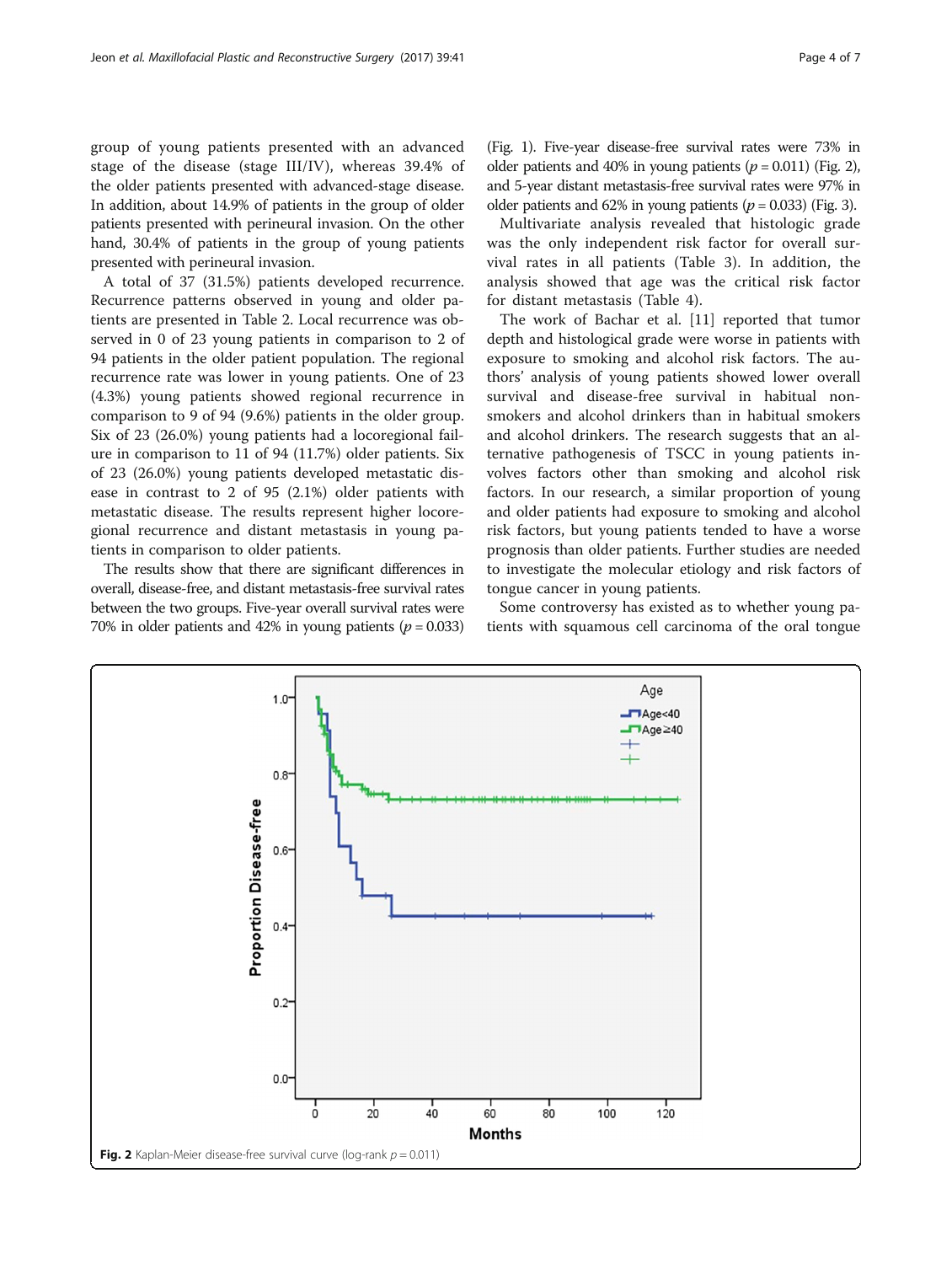<span id="page-4-0"></span>

need more aggressive treatment than older patients. Many authors have reported that young patients with tongue squamous cell carcinoma show poor progress with worse survival rates than older patients and therefore need more aggressive treatment than older patients. A study from 1994 by Sarkaria and Harari [[4](#page-5-0)] suggested that the outcomes (53% cause-specific survival) in young patients with tongue cancer were worse than the outcomes in older patients with tongue cancer. However, many authors have reported that young patients show

Table 3 Multivariate analysis of risk factors for overall survival

no differences from older patients with TSCC in terms of outcomes. A study by Friedlander et al. [[12\]](#page-6-0) described no significant differences in survival rates between the two age groups. A recent report by Pitman et al. [[13](#page-6-0)] supported similar outcomes between the two age groups with clinical data on 94 young patients in comparison to a control group of 150 older patients. The authors concluded that both groups had similar outcomes. In contrast, McGregor et al. [[8\]](#page-6-0) reported that young patients with squamous cell carcinoma of the oral tongue

| Survival                | $p$ value | Hazard ratio | 95% CI          |
|-------------------------|-----------|--------------|-----------------|
| Age                     | 0.852     | 0.917        | $0.371 - 2.270$ |
| T stage                 | 0.173     | 1.534        | 0.829-2.839     |
| N stage                 | 0.848     | 1.229        | 0.149-10.141    |
| Node $(n)$              | 0.729     | 1.191        | $0.443 - 3.200$ |
| Lymphovascular invasion | 0.479     | 0.718        | $0.287 - 1.798$ |
| Perinodal extension     | 0.678     | 1.255        | 0.429-3.667     |
| Perineural invasion     | 0.712     | 1.167        | $0.515 - 2.646$ |
| I, II/III, IV stage     | 0.451     | 1.318        | $0.643 - 2.702$ |
| Grade                   | 0.002     | 2.287        | 1.340-3.903     |
| Smoker                  | 0.674     | 0.831        | $0.352 - 1.966$ |
| Alcohol use             | 0.723     | 0.847        | 0.340-2.115     |
|                         |           |              |                 |

Table 4 Multivariate analysis of risk factors for distant metastasis

| Distant metastasis      | $p$ value | Hazard ratio | 95% CI           |
|-------------------------|-----------|--------------|------------------|
| Age                     | 0.046     | 9.687        | 1.042-90.081     |
| T stage                 | 0.196     | 2.279        | 0.654-7.942      |
| N stage                 | 0.420     | 13.276       | 0.025-7139.458   |
| Node $(n)$              | 0.747     | 0.639        | $0.042 - 9.693$  |
| Lymphovascular invasion | 0.379     | 2.525        | 0.321-19.851     |
| Perinodal extension     | 0.274     | 3.490        | 0.372-32.739     |
| Perineural invasion     | 0.629     | 1.628        | 0.226-11.719     |
| I, II/III, IV stage     | 0.957     | 123.182      | $0.000 - 1.769$  |
| Grade                   | 0.203     | 2.394        | $0.625 - 9.178$  |
| Smoker                  | 0.686     | 0.608        | $0.055 - 6.774$  |
| Alcohol use             | 0.909     | 0.839        | $0.041 - 14.037$ |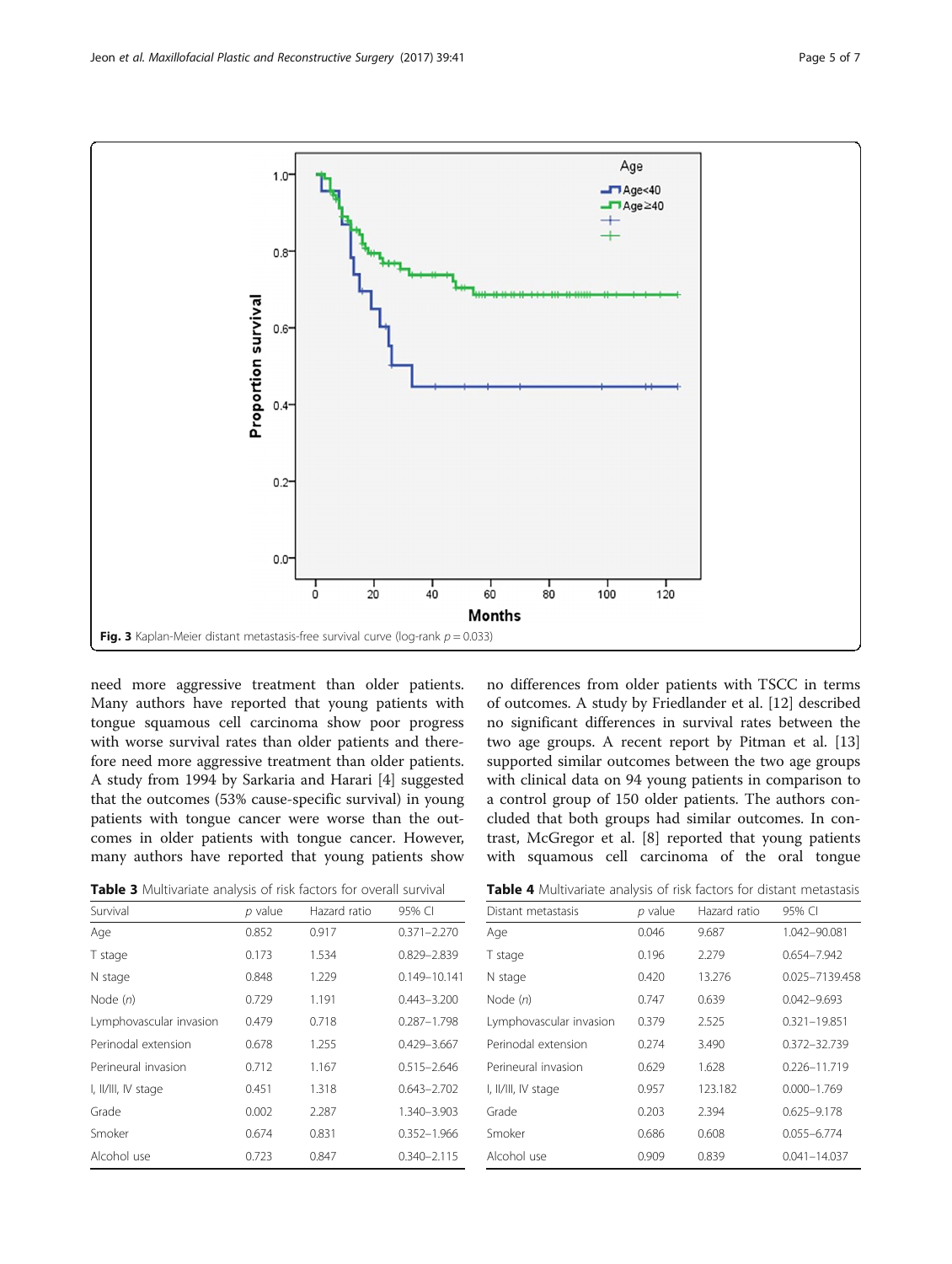<span id="page-5-0"></span>(SCCOT) showed better progress than older patients with SCCOT. Davidson et al. [\[14\]](#page-6-0) analyzed two patient groups by age according to the Surveillance, Epidemiology, and End Results (SEER) tumor registry database with 749 patients. The authors reported that the risk of disease-specific death increased by 18% with every 10 years of age. Many studies have compared patient groups with the criteria of age (thereby dividing patients by age). However, it is difficult to be certain that age criteria reflect differences of age-specific tongue cancer.

Tongue cancer in young patients occurs without obvious risk factors. Many studies have statistical limitations with small sample sizes. Oral tongue cancer in young patients has shown a remarkable increase in comparison to other head and neck cancers in young patients. This study attempted to overcome these limitations. We identified 23 patients younger than 40 years of age and 94 patients over 40 years of age with SCC of the oral tongue. The patients were treated from 2000 to 2011. The two groups were compared in terms of sex, TNM stage, positive node, local and regional recurrence, and distant metastasis. A total of 37 of 117 (31.5%) patients experienced a recurrent event. The overall proportion of patients experiencing recurrence was lower than in other studies, with reported failure rates of 40%. Analysis of the two groups revealed that parity in sex, TMN stage, and positive nodes showed similar outcomes in both groups. However, distant metastasis was significantly different (in terms of statistical significance) between the two groups. Overall survival, disease-specific survival, and distant metastasis-free survival by age were significantly different between the two groups. Young patients had an increased risk of locoregional recurrence and distant metastasis. A recent study in 2006 by Chun-Ta Liao et al. [6] reported similar findings to the findings of our study. The authors reported that a group of young patients  $(\leq 40 \text{ years},$  $n = 76$ ) had a higher distant failure rate in comparison to a group of elderly patients ( $> 40$  years,  $n = 220$ ).

In the review by Turi et al. [\[15\]](#page-6-0), while the cause of young age tumor is unclear, many studies agree that social factors such as smoking and alcohol consumption play a minimal role in the etiology. Some suggest that individual genetic factor and oncogenic genotype of HPV infection may play a more significant role.

In our research, the etiology of tongue cancer in young patients is exactly unknown, and this study is limited in its small sample size and the various inherent biases of a retrospective study.

## Conclusion

We found evidence of age-specific young cancer patients with a high risk of distant metastasis. Treatment for young patients with tongue cancer should be more aggressive than the treatment for older patients with tongue cancer. Although this study reveals the risk of distant metastasis in young patients with tongue cancer, clinical and pathological studies have been insufficient in terms of evidence for age-specific outcomes in patients with TSCC. Further studies are needed to investigate the etiology and risk factors of tongue cancer in young patients.

#### Abbreviations

TSCC: Tongue squamous cell carcinoma

#### Acknowledgements

This study is supported by grant no 03-2014-0033 from the SNUDH Research Fund.

## Funding

Not applicable

#### Availability of data and materials

Not applicable

## Authors' contributions

JP, JL, MJK, HM, and SC carried out the surgical procedures. SC conceived the design and did the final revision of the manuscript. MGK reviewed the charts. JJ collected relevant data and wrote the initial draft of the manuscript and participated in the manuscript revision. All authors read and approved the final manuscript.

#### Ethics approval and consent to participate

No ethical approval or consent to participate was necessary since the data collected did not include information of personal identification.

#### Consent for publication

Not applicable

## Competing interests

The authors declare that they have no competing interests.

### Publisher's Note

Springer Nature remains neutral with regard to jurisdictional claims in published maps and institutional affiliations.

#### Author details

<sup>1</sup>Department of Oral and Maxillofacial Surgery, Seoul National University Dental Hospital, Seoul, Korea. <sup>2</sup>Oral Oncology Clinic, Research Institute and Hospital, National Cancer Center, 323 Ilsan-ro, Ilsandong-gu, Goyang-si 10408, Gyeonggi-do, Republic of Korea. <sup>3</sup>Dental Research Institute, Seoul National University, Seoul, Korea.

## Received: 30 September 2017 Accepted: 4 December 2017 Published online: 25 December 2017

#### References

- Marilena V, Dan D, Shlomo T et al (2010) Oral tongue squamous cell carcinoma: recurrent disease is associated with histopathologic risk score and young age. J Cancer Res Clin Oncol 136:1039–1048
- 2. Choi SW, Moon E-K, Park JY et al (2014) Trends in the incidence of and survival rates for oral cavity cancer in the Korean population. Oral Dis 20(8): 773–779
- 3. Werner G, Roberto S, Renato MG (2007) Oral tongue cancer in young patients: a matched analysis. Oral Oncol 43(7):894–897
- 4. Sarkaria JN, Harari PM (1994) Oral tongue cancer in young adults less than 40 years of age: rationale for aggressive therapy. Head Neck 16(2):107–111
- 5. Byers RM (1975) Squamous cell carcinoma of the oral tongue in patients less than thirty years of age. Am J Surg 130(4):475–478
- 6. Liao CT, Wang HM, Huang SF et al (2006) Higher distant failure in young age tongue cancer patients. Oral Oncol 42(7):718–725
- 7. Lee ST, Kim MG, Choi SW et al (2016) Analysis of morbidity, mortality, and risk factors of tracheostomy-related complications in patients with oral and maxillofacial cancer. Maxillofac Plast Reconstr Surg 38(1):32